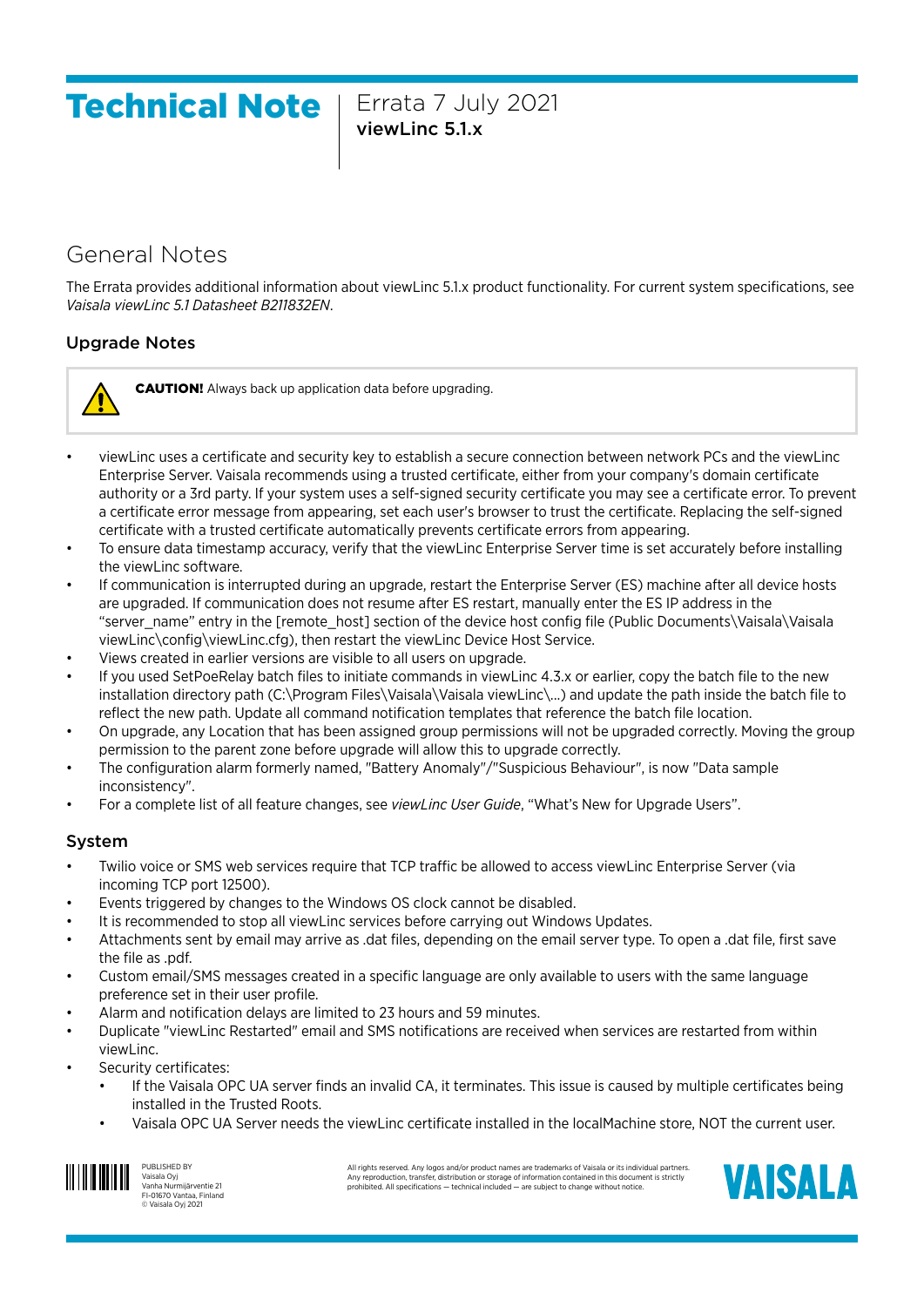• If multiple instances of viewLinc or other systems are accessing a Modbus device, viewLinc may not be able to collect data from the Modbus device.

#### Alarms

• When a user pauses alarming on a Location, all existing alarms in that Location are auto-acknowledged and turned off.

#### Data Loggers

- During a data logger swap, device alarm settings are automatically copied to the new data logger.
- When swapping data loggers, it is important to allow the new data logger to come to equilibrium before placing it on the port to ensure that data recorded from outside of the environment is not included on reports.
- To prevent Location threshold alarming after a swap, either clear the data logger before swapping it back into viewLinc, or wait for the automatic backfill to complete (wait 5-10mins for DL data loggers; force 4 beacons for HMT140; wait up to 12+hours for RFLs) before linking the channel to the Location.
- RFL Data Loggers:
	- When swapping a probe on an RFL connected to viewLinc, make sure the new probe has the same number of channels, channel types.
	- Before a probe swap, make sure viewLinc is communicating with the RFL data logger and all backfills are complete (do not power off the RFL).
	- Changing a single-probe RFL data logger to dual-probe (T/RH to T+T): To avoid new probe data being applied to an incorrect Location, first unlink both of the temperature and RH channels from their linked Locations, then remove the probes. Connect the new temperature only probe(s) following the instructions provided with the probe, and then link them to the correct Location(s).
- DL Data Loggers:
	- Before removing a probe on a DL data logger, deactivate the data logger to prevent a configuration alarm.
- HMT140 Series Data Loggers:
	- If you use NIC-teaming redundancy products, HMT140 data loggers require a dedicated Network Interface Card (NIC) and IP address to avoid communication interruptions.
	- HMT140 data loggers can have a device-specific password. If there are multiple HMT140 loggers with different device-specific passwords connected to viewLinc, bulk change actions to all connected HMT140 loggers simultaneously are not possible.

#### 300-Series Transmitters

- The Firmware version must be 5.04 or later.
- Upgrade to Firmware version 5.10 where it is possible (please contact Vaisala Technical Support if you require assistance).
- 300-series transmitters without LOGGER-1 modules do not support the historical data backup retrieval and data restoration process.
- If 300-series transmitters are configured with timeouts greater than the viewLinc scan period, brief configuration alarms may occur.

#### Reports

- Manually generated and scheduled reports are processed in a queue displayed in the Reports Progress window, in the Progress column. Since non-admin users can only see the progress of their own reports, the Progress column may update periodically to indicate a change in the queue sequence of the report, in relation to all other reports in the queue. This could be a significant period of time depending on the size and quantity of reports already in the queue.
- To resolve issues exporting to Excel, remove double quotes (") entered in a device's Unit field (use device-specific software to modify the Unit field).
- When downloading reports using an IE browser, non-ascii filenames may not display correctly.
- System report has no default content. The report cannot be saved until some content is selected.
- To prevent a previously generated interval statistics table and/or graph from appearing on a Location History report, save the report without the Show graph option selected.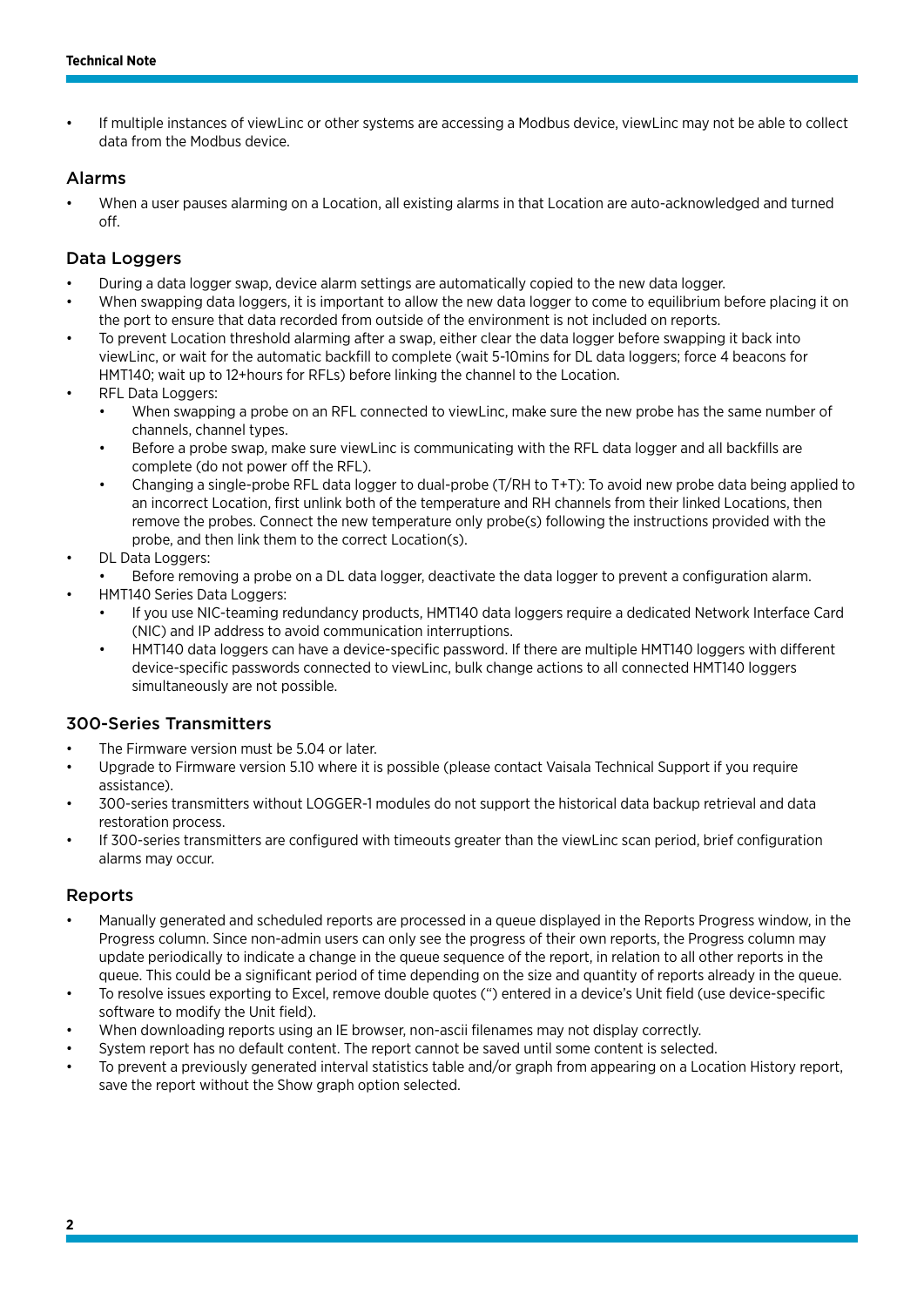# POS

- The viewLinc POS Terminal Service is available, but POS terminal hardware is no longer available from Vaisala. POS terminal functionality is replaced with viewLinc Remote Display (http://<viewLincIPaddress>/display).
- POS terminals show alarms when alarms are detected, even if an alarm activation delay is set.

# UI functionality

- The Events Location filter does not identify all Location-related events generated when editing the Locations Manager tree. To filter these events, use the text filter.
- A Chrome browser is recommended for remote display terminals.
- The European number format (decimal separator) may display incorrectly in some parts of the UI.
- In Views Manager, avoid creating views when a search filter is active.
- In Views Manager, trends that show historical data cannot be saved.

# Mobile UI functionality

- Mobile UI updates are performed on a timer basis and not via server push messages.
- Mobile UI does not reflect changes in the Locations tree structure. Refresh the Locations panel to view the latest changes.
- When the mobile keyboard is visible, orientation changes may cause rendering problems.
- The Trend window opens directly if opened from a previously created bookmark.
- The option, "Pause device alarming", only applies when selecting individual Locations.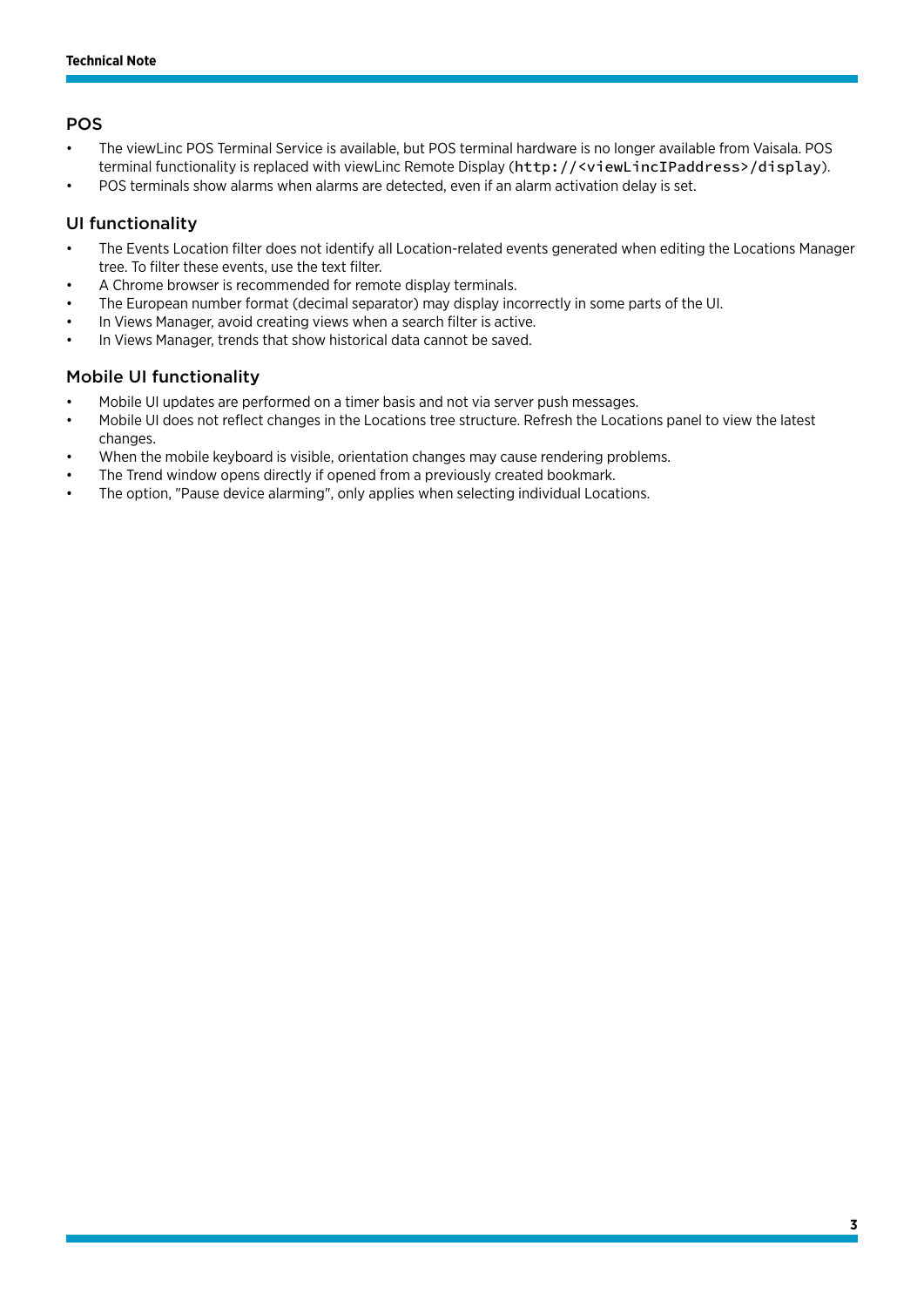# 5.1.x Known Issues and Fixes

#### Table 1 Known Issues

| <b>Area</b> | <b>Description</b>                                                                                                                                                                                                                                                                                                                                             | <b>Fix Version</b> |
|-------------|----------------------------------------------------------------------------------------------------------------------------------------------------------------------------------------------------------------------------------------------------------------------------------------------------------------------------------------------------------------|--------------------|
| Alarms      | After upgrade to version 5.x, alarm reports could fail to generate on information collected<br>using viewLinc 4.0 or earlier.                                                                                                                                                                                                                                  | SU <sub>2</sub>    |
|             | If a logger channel is configured with lower case units, threshold alarms generated by the<br>Location that the channel is linked to will not appear in alarm reports.                                                                                                                                                                                         | SU <sub>3</sub>    |
|             | Workaround: use the viewLinc Events page to filter the events for the time period of<br>interest and the Locations that were impacted. Then export the listing to produce the<br>desired output.                                                                                                                                                               |                    |
|             | The alarm report always shows 0 alarms for the dewpoint channel of the VL2000 logger<br>even when there are active or acknowledged alarms for that channel.                                                                                                                                                                                                    | SU <sub>3</sub>    |
|             | The Threshold Summary column of an alarm tempate always shows the temperature in the<br>summary in degrees Celsius even when the temperature unit is set as Fahrenheit in the<br>preferences.                                                                                                                                                                  | SU <sub>3</sub>    |
|             | If a device with a missing probe is connected to viewLinc and the channels of the device<br>are linked to Locations, viewLinc incorrectly produces a Database Validation alarm at each<br>restart.                                                                                                                                                             | SU <sub>3</sub>    |
|             | When using a customized Calibration Alarm Template with delays, calibration alarms are<br>not raised as intended.                                                                                                                                                                                                                                              | SU <sub>3</sub>    |
|             | When a threshold alarm is scheduled for the time period 00:00 - 24:00, the alarm<br>incorrectly pauses between 23:00 and 00:00.                                                                                                                                                                                                                                |                    |
|             | <b>Workaround:</b> When the alarm is set for the time period 00:00 - 23:59, the pause affects<br>only the alarms occurring between 23:59 and 24:00.                                                                                                                                                                                                            |                    |
|             | When a Location uses Fahrenheit units with 0 decimal places as its alarm threshold,<br>rounding issues may prevent the threshold alarm from being generated.                                                                                                                                                                                                   |                    |
|             | Workaround: Set Locations that use Fahrenheit units to use 1 decimal place more than the<br>required accuracy. This can be done by editing the System Preferences or the Location<br>properties.                                                                                                                                                               |                    |
|             | Certain device configuration alarms display an empty string in the "Error" column in the<br>alarms grid and email/SMS notifications. The following configuration alarms are affected<br>by this issue:<br>• Probe changed<br>• Battery is low<br>• Device clock drift<br>• Product recall - see Events for more details<br>• Device scanner is slow or stopped | SU4                |
|             | The missing error text can be viewed from Events.                                                                                                                                                                                                                                                                                                              |                    |
|             | When a trend is unusually long (for example, it includes multiple locations on one graph<br>and the duration is over a month), the device scan may be delayed. If the delay occurs, a<br>device scanner error alarm is triggered. The scanner recovers gracefully once the<br>requested data has been processed.                                               | SU <sub>4</sub>    |
|             | When DL loggers are used in applications involving high increases or decreases in<br>measurement values, the Data sample inconsistency configuration alarm may be triggered<br>incorrectly. The issue is limited to DL loggers.                                                                                                                                | SU <sub>5</sub>    |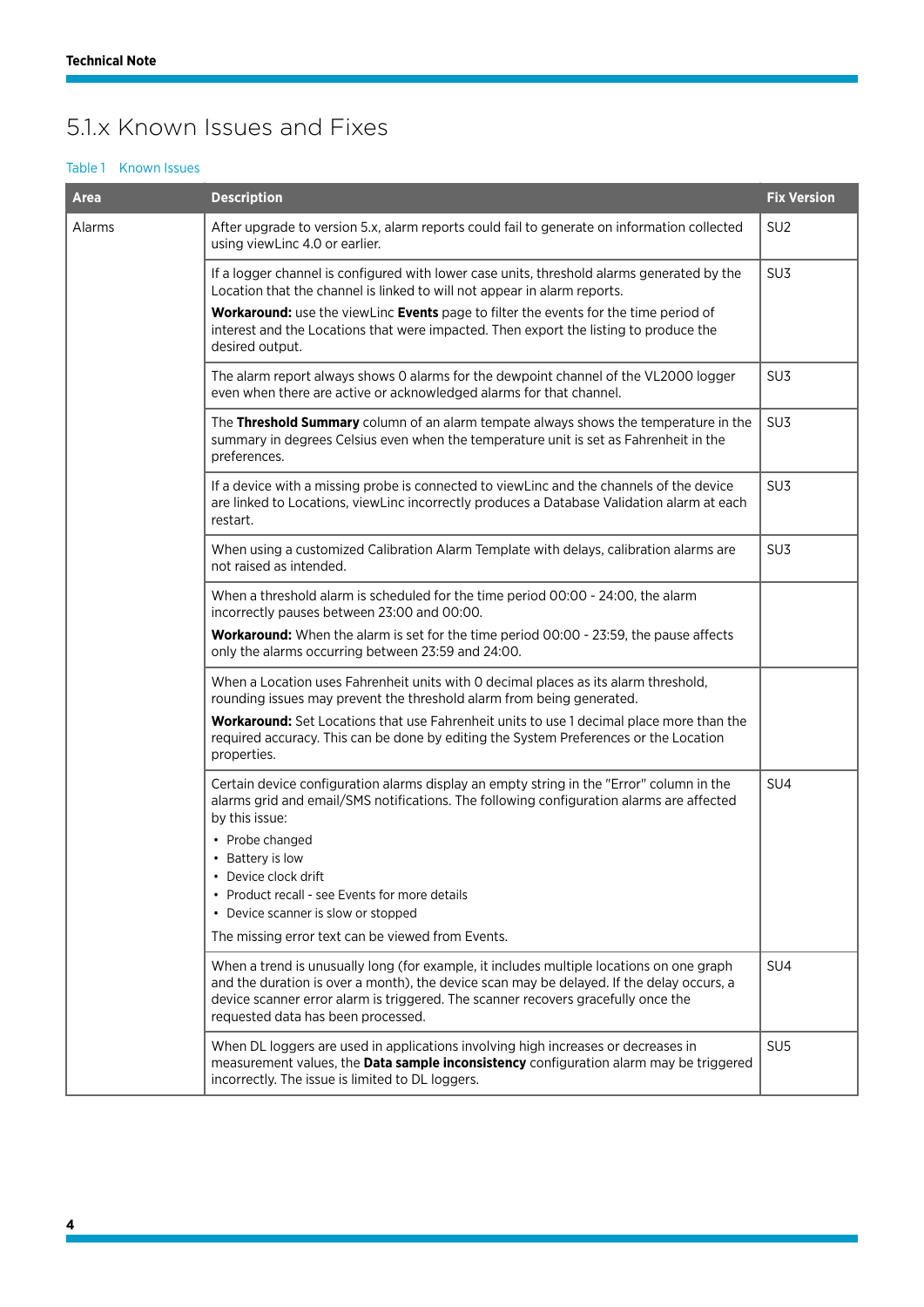| <b>Area</b> | <b>Description</b>                                                                                                                                                                                                                                                                                                               | <b>Fix Version</b> |
|-------------|----------------------------------------------------------------------------------------------------------------------------------------------------------------------------------------------------------------------------------------------------------------------------------------------------------------------------------|--------------------|
| System      | On large systems, data retrieval may cause processing errors.                                                                                                                                                                                                                                                                    | SU1                |
|             | Reboot after a timeout error on a locked Events database may cause loss of Events data.                                                                                                                                                                                                                                          | SU1                |
|             | If a user belongs to a group with a view permission for a Location or Zone (for example, the<br>"Everyone" group), the user can still view those Locations or Zones even if a different<br>group the user also belongs to is blocked from viewing them (set to "hide").                                                          | SU3                |
|             | Performing a Windows Update before shutting down viewLinc services may cause<br>database issues in viewLinc.                                                                                                                                                                                                                     | SU <sub>3</sub>    |
|             | When using the REST API interface, setting a date duration (for example, 6 days or 7 hours<br>15 minutes) for the/rest/v1/locations_history date_from parameter causes an<br>exception. Only an epoch value (seconds) can be used with the parameter.                                                                            |                    |
|             | When there is a disruption in the display client's network, the display client may fail to<br>reconnect to viewLinc after the network is restored.                                                                                                                                                                               | SU <sub>5</sub>    |
|             | When a user unsuccessfully attempts to login to a deactivated user account, the event log<br>incorrectly indicates that the login was successful.                                                                                                                                                                                |                    |
| Devices     | Data logger backfill and realtime data discrepancy in new installation.                                                                                                                                                                                                                                                          | SU1                |
|             | The default template for adding a HMT330 Modbus connected device contains some errors<br>that may provide erroneous readings. Contact Customer Support for help with correcting<br>this issue.                                                                                                                                   | SU <sub>3</sub>    |
|             | Setting a calibration due date for an RFL device in viewLinc prevents setting the due date<br>back to system default.                                                                                                                                                                                                            | SU <sub>3</sub>    |
|             | When Comments on Changes are set to Required in the System Preferences, attempting<br>to link a Patlite tower to a new Location results in an error and the linking fails, if the tower<br>is already linked to a Location.                                                                                                      | SU <sub>3</sub>    |
|             | Attempting to deactivate or save a change to a Location or Zone property for Locations or<br>Zones that are nested 5 levels or more may fail. This happens if a new line character<br>(carriage return) is used in the description of a Location or Zone, or in any of the parent or<br>child nodes of those Locations or Zones. | SU4                |
|             | If there are multiple instances of a Modbus device being used with the same IP address and<br>port number, it is possible that the device cannot manage multiple concurrent accesses for<br>readings. This can result in missing data.                                                                                           | SU4                |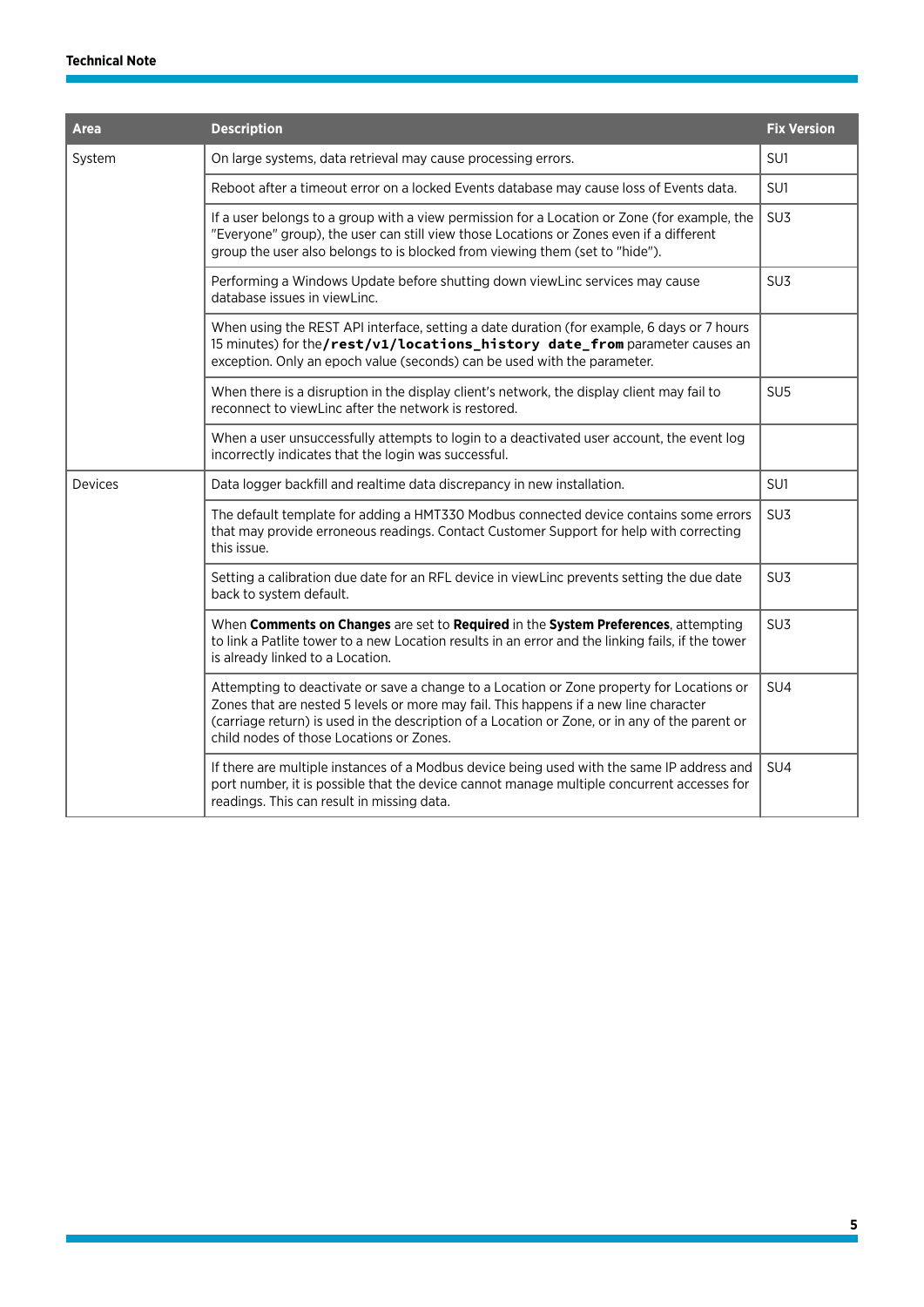| <b>Area</b>  | <b>Description</b>                                                                                                                                                                                                                                                                                                                                    | <b>Fix Version</b> |
|--------------|-------------------------------------------------------------------------------------------------------------------------------------------------------------------------------------------------------------------------------------------------------------------------------------------------------------------------------------------------------|--------------------|
| UI           | When using the viewLinc mobile app with the Chrome browser for iOS or Android, the<br>icons for Sites view, Locations view, and Alarms view, on the top right corner of the screen,<br>are not visible.                                                                                                                                               |                    |
|              | Customizations to the columns in Locations (for example, reorganized column order or<br>added columns) are discarded at logout. At next login, the view resets back to default.                                                                                                                                                                       | SU <sub>2</sub>    |
|              | The background color of a popup window continues to show an alarm condition after the<br>alarm has cleared from the system.                                                                                                                                                                                                                           | SU <sub>3</sub>    |
|              | When a Location's View Trend pop-up window is opened, the pop-up displays the<br>Location temperature in degrees Celsius, also when the temperature unit is set as<br>Fahrenheit.                                                                                                                                                                     | SU <sub>2</sub>    |
|              | Zero integer values are displayed incorrectly in the viewLinc dashboard.                                                                                                                                                                                                                                                                              | SU <sub>3</sub>    |
|              | When using viewLinc with Internet Explorer 11, a data logger swap cannot be completed<br>succesfully. Using a different browser (for example, Chrome or Edge) resolves the issue.                                                                                                                                                                     | SU <sub>3</sub>    |
|              | The communication properties (such as IP address or Port and Unit ID) for Modbus devices<br>are not shown in the Edit device properties window if the device was added to viewLinc<br>before viewLinc 5.1 SU3.                                                                                                                                        | SU <sub>5</sub>    |
|              | <b>Workaround:</b> After an upgrade to 5.1 SU3, the properties data displays correctly once it has<br>been re-entered manually and saved.                                                                                                                                                                                                             |                    |
|              | When adding or editing a user in the Users and Groups menu, the Windows authentication<br>method Domain name entry field only accepts alphabetic characters.                                                                                                                                                                                          | SU <sub>5</sub>    |
| Reports      | When a Location History Report is generated, the graph presentation in the report may<br>display the threshold lines and threshold line colors incorrectly.                                                                                                                                                                                           | SU <sub>3</sub>    |
|              | When multiple alarm thresholds within the same alarm template (for example, High and<br>High-High) are active for a Location or multiple Locations, pausing the alarm and entering<br>a comment with non-ASCII characters in an acknowledgement comment causes report<br>generation failure for a report that includes this commented acknowledgment. | SU <sub>5</sub>    |
|              | Workaround: Contact Vaisala Service for support options.                                                                                                                                                                                                                                                                                              |                    |
|              | When logged in to viewLinc using either the Chinese or Japanese interface language<br>option, reports for a chosen Location cannot be saved if one of the Axis limits of the report<br>has its scaling set to Auto.                                                                                                                                   | SU <sub>5</sub>    |
|              | The issue can be resolved by using one of the following workarounds.                                                                                                                                                                                                                                                                                  |                    |
|              | <b>Workaround 1:</b> Save the report when logged in using a non-Asian language.                                                                                                                                                                                                                                                                       |                    |
|              | <b>Workaround 2:</b> Instead of using Auto scaling, set numeric values for the low and high scale                                                                                                                                                                                                                                                     |                    |
|              | ranges.                                                                                                                                                                                                                                                                                                                                               |                    |
|              | <b>Workaround 3:</b> Contact Vaisala Service for a hotfix that can be installed.                                                                                                                                                                                                                                                                      |                    |
| Certificates | Multiple domain names and/or IP addresses cannot be entered for the information used to<br>create the certificate request file. The viewLinc install kit only includes the first name<br>entered in the produced .csr file.                                                                                                                           |                    |
|              | <b>Workaround:</b> This issue has been fixed in the latest version of the <b>CreateCSR.exe</b> file that<br>is available at www.vaisala.com/en/support/viewLinc. Vaisala recommends using one fully<br>qualified domain name.                                                                                                                         |                    |